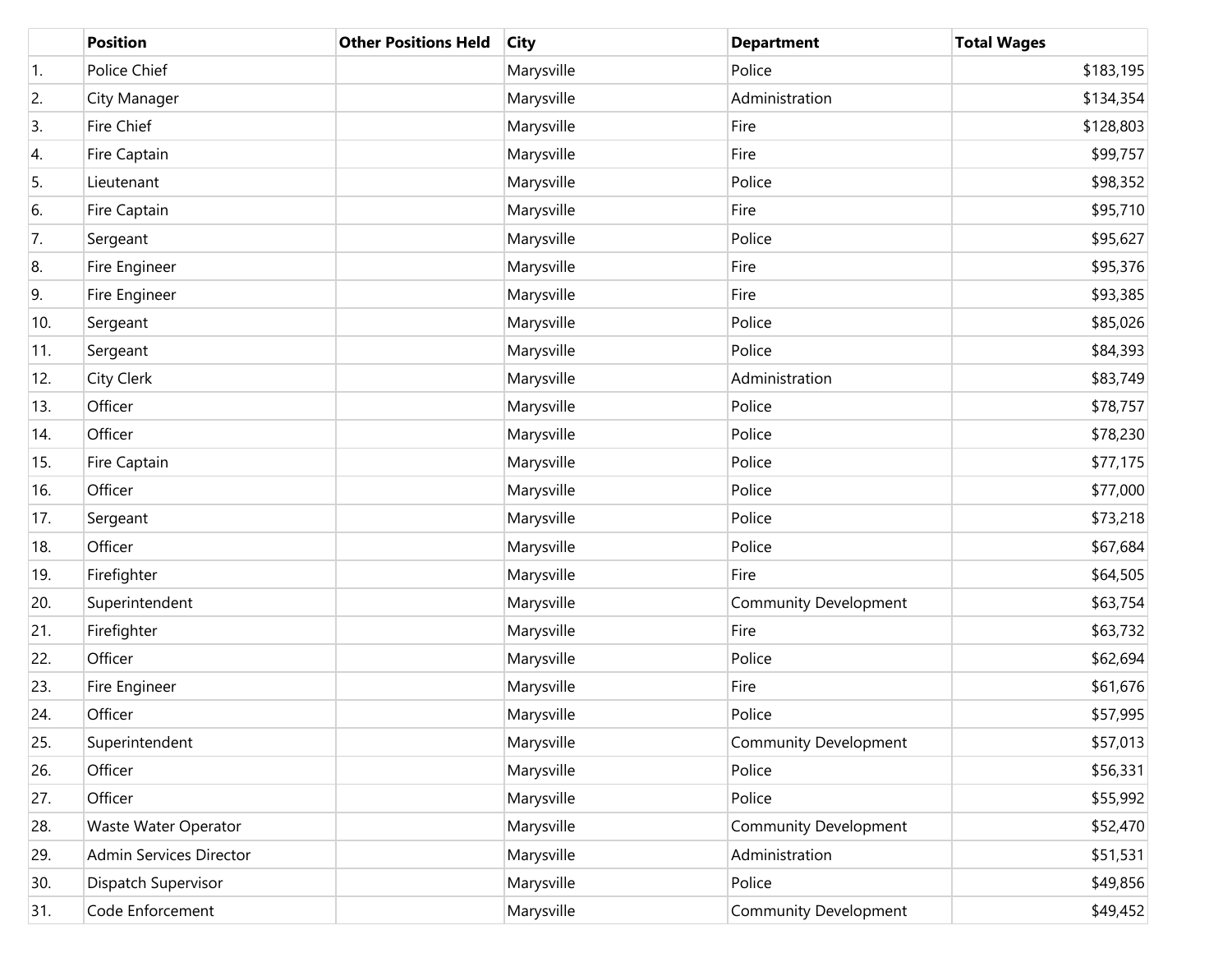| 32. | Senior Wastewater Operator | Marysville | <b>Community Development</b> | \$49,427 |
|-----|----------------------------|------------|------------------------------|----------|
| 33. | Dispatcher                 | Marysville | Police                       | \$44,963 |
| 34. | Senior Maintenance Worker  | Marysville | <b>Community Development</b> | \$44,496 |
| 35. | Officer                    | Marysville | Police                       | \$44,469 |
| 36. | Dispatcher                 | Marysville | Police                       | \$44,103 |
| 37. | <b>Equipment Mechanic</b>  | Marysville | <b>Community Development</b> | \$43,553 |
| 38. | Economic Dev Specialist    | Marysville | <b>Community Development</b> | \$42,107 |
| 39. | Dispatcher                 | Marysville | Police                       | \$41,755 |
| 40. | Maintenance Worker II      | Marysville | <b>Community Development</b> | \$40,534 |
| 41. | Admin Assistant            | Marysville | <b>Community Development</b> | \$40,386 |
| 42. | Senior Accountant          | Marysville | Administration               | \$40,139 |
| 43. | Officer                    | Marysville | Police                       | \$38,297 |
| 44. | Dispatcher                 | Marysville | Police                       | \$37,889 |
| 45. | Maintenance Worker II      | Marysville | <b>Community Development</b> | \$37,756 |
| 46. | Dispatcher                 | Marysville | Police                       | \$37,313 |
| 47. | Interim Manager            | Marysville | <b>Community Development</b> | \$34,061 |
| 48. | Officer                    | Marysville | Police                       | \$33,905 |
| 49. | Inspector                  | Marysville | Fire                         | \$33,741 |
| 50. | Firefighter                | Marysville | Fire                         | \$32,407 |
| 51. | Maintenance Worker I       | Marysville | <b>Community Development</b> | \$32,335 |
| 52. | Senior Admin Clerk         | Marysville | <b>Community Development</b> | \$30,949 |
| 53. | Senior Wastewater Operator | Marysville | <b>Community Development</b> | \$30,431 |
| 54. | Manager                    | Marysville | <b>Community Development</b> | \$29,264 |
| 55. | Officer                    | Marysville | Police                       | \$27,947 |
| 56. | Finance Technician         | Marysville | Administration               | \$27,005 |
| 57. | <b>Equipment Mechanic</b>  | Marysville | <b>Community Development</b> | \$25,810 |
| 58. | Chiefs Executive Assistant | Marysville | Police                       | \$24,532 |
| 59. | Manager                    | Marysville | <b>Community Development</b> | \$20,863 |
| 60. | <b>Admin Clerk</b>         | Marysville | Administration               | \$17,330 |
| 61. | Assistant Engineer         | Marysville | Community Development        | \$15,964 |
| 62. | Reserve                    | Marysville | Police                       | \$15,497 |
| 63. | Admin Clerk                | Marysville | Fire                         | \$15,107 |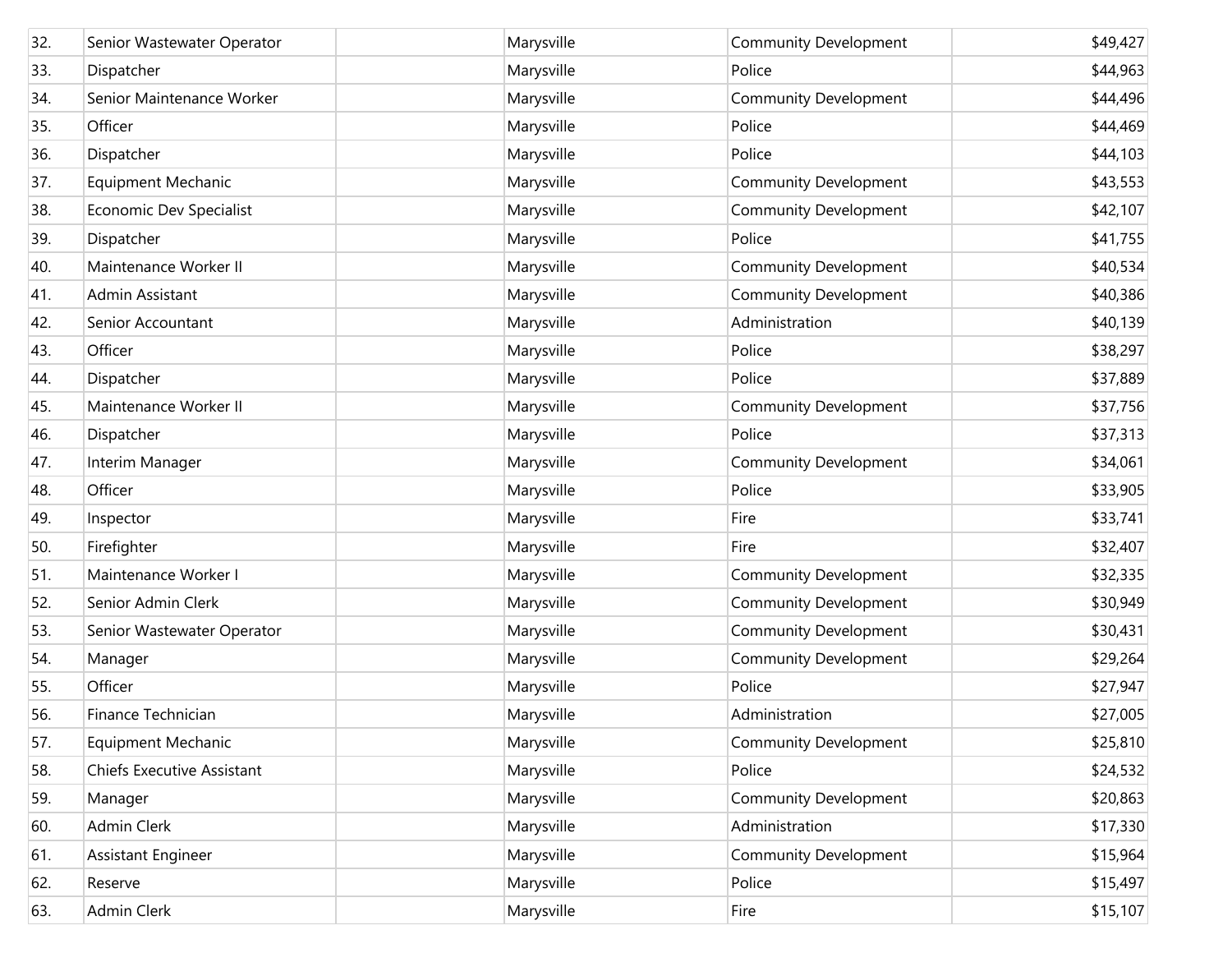| 64. | <b>Community Services Officer</b> | Marysville | Police                       | \$13,633 |
|-----|-----------------------------------|------------|------------------------------|----------|
| 65. | Officer                           | Marysville | Police                       | \$13,314 |
| 66. | Officer                           | Marysville | Police                       | \$11,703 |
| 67. | Dispatcher                        | Marysville | Police                       | \$11,223 |
| 68. | <b>Community Services Officer</b> | Marysville | Police                       | \$10,941 |
| 69. | <b>Support Services Manager</b>   | Marysville | Police                       | \$10,925 |
| 70. | Waste Water Operator              | Marysville | <b>Community Development</b> | \$10,573 |
| 71. | Reserve                           | Marysville | Fire                         | \$8,640  |
| 72. | <b>Community Services Officer</b> | Marysville | Police                       | \$8,411  |
| 73. | Reserve                           | Marysville | Police                       | \$7,826  |
| 74. | Reserve                           | Marysville | Police                       | \$7,554  |
| 75. | Reserve                           | Marysville | Fire                         | \$7,493  |
| 76. | Maintenance Worker I              | Marysville | <b>Community Development</b> | \$6,944  |
| 77. | Finance Technician                | Marysville | Administration               | \$6,684  |
| 78. | Reserve                           | Marysville | Fire                         | \$6,436  |
| 79. | Community Improve Special         | Marysville | <b>Community Development</b> | \$6,240  |
| 80. | Reserve                           | Marysville | Police                       | \$5,832  |
| 81. | Maintenance Worker I              | Marysville | Community Development        | \$5,824  |
| 82. | Admin Assistant                   | Marysville | Community Development        | \$5,561  |
| 83. | Reserve                           | Marysville | Police                       | \$5,285  |
| 84. | Firefighter                       | Marysville | Fire                         | \$4,480  |
| 85. | Reserve                           | Marysville | Police                       | \$3,888  |
| 86. | Chiefs Executive Assistant        | Marysville | Police                       | \$3,810  |
| 87. | Reserve Dispatcher                | Marysville | Police                       | \$3,462  |
| 88. | Council Member                    | Marysville | City Council                 | \$3,060  |
| 89. | Council Member                    | Marysville | City Council                 | \$3,060  |
| 90. | Council Member                    | Marysville | City Council                 | \$3,060  |
| 91. | Council Member                    | Marysville | City Council                 | \$3,060  |
| 92. | Mayor                             | Marysville | City Council                 | \$3,060  |
| 93. | Reserve                           | Marysville | Police                       | \$3,036  |
| 94. | <b>Admin Clerk</b>                | Marysville | Administration               | \$3,016  |
| 95. | Reserve Dispatcher                | Marysville | Police                       | \$2,967  |